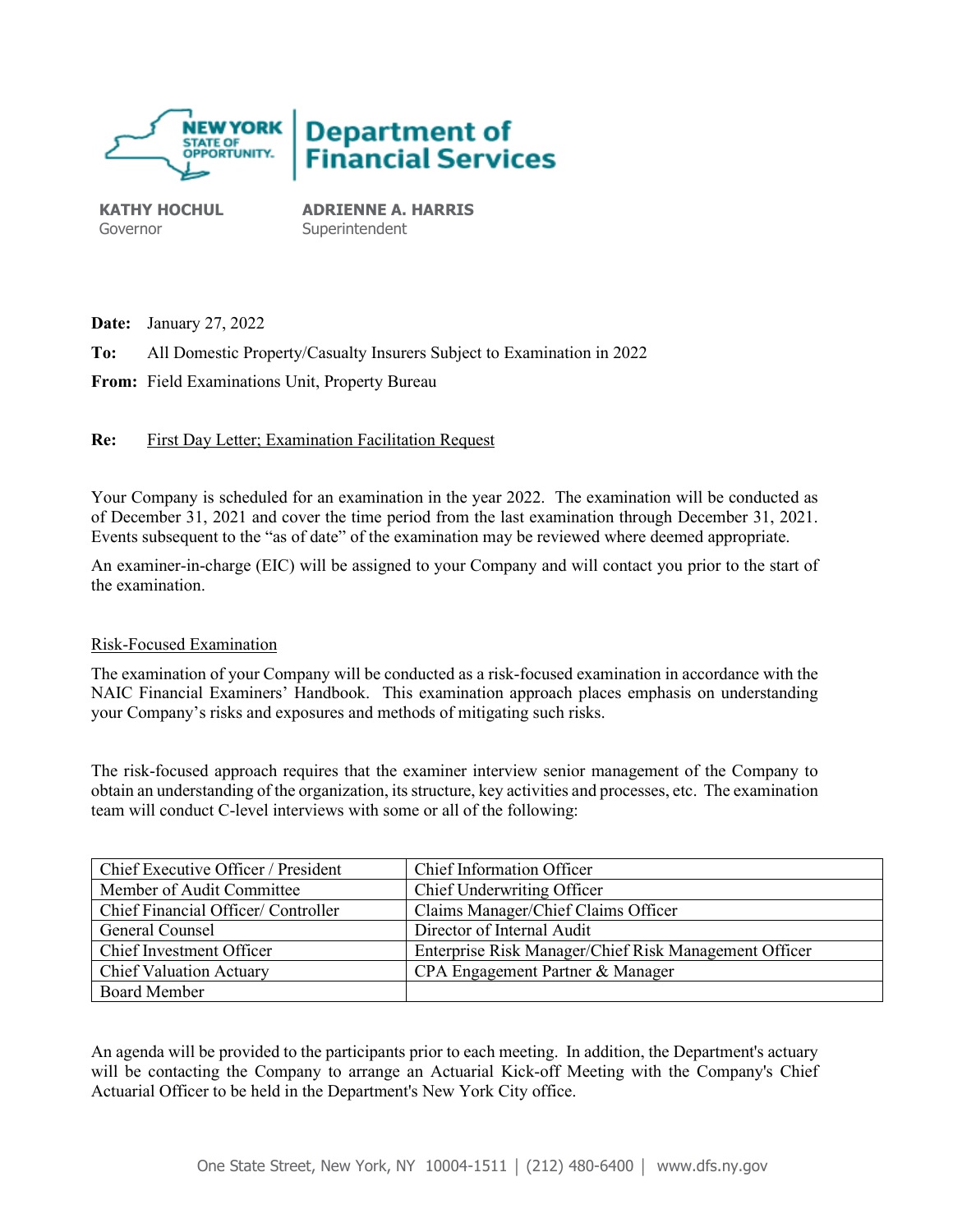# Documents Requested to Assist in Examination Planning:

## Financial Reporting Planning Material

- 1) CPA Reports, Engagement Letters, and Management Letters (including Company responses) for all years under examination;
- 2) Access to Sarbanes Oxley Documentation (Sections 302 and 404), if applicable;
- 3) CPA Partner & Manager contact information and access to CPA workpapers for the examination year 2021 (when available);
- 4) Listing of Internal Audit reports for the examination period;
- 5) Any SSAE 16 Reports received from third party vendors regarding internal controls;
- 6) Trial balance, and chart of accounts in electronic/Excel format as of the examination year 2021 (when available);
- 7) Annual Reports and/or 10K Reports for the examination year 2021, if applicable;
- 8) Actuarial report underlying the opinion as of the examination year 2021 (when available);
- 9) Custodian agreements covering the custody or safekeeping of the Company's securities in effect as of the examination year 2021;
- 10) Copies of presentations made to Rating Agencies such as Standard and Poor's, Moody's, Fitch, Bests, etc., if applicable.

## Corporate Governance Planning Material

- 11) A listing, as of the examination date, of directors indicating name, address (city and state), principal business affiliation (title/position and name of company), and year first elected to the board;
- 12) A copy of the most current charter and by-laws, amendments to such during the period under review and approval letters from the Department for each amendment;
- 13) Minutes of the meetings of the board of directors and all committees thereof covering the period from the start of the examination through the present day. (Please note that certain attachments and reports reviewed for specific board/committee meetings will be requested at a later time during the exam.);
- 14) A statement signed by each director confirming that they have received and read the prior report on examination as required by Section 312(b) of the NYIL;
- 15) A summary of actions taken by the Company in response to each of the recommendations contained in the prior report on examination;
- 16) Listing of senior officers and their positions at year-end 2021;
- 17) Listing of principal shareholders of the Company (5% or more) and respective percentage of ownership (if applicable) at year-end 2021;